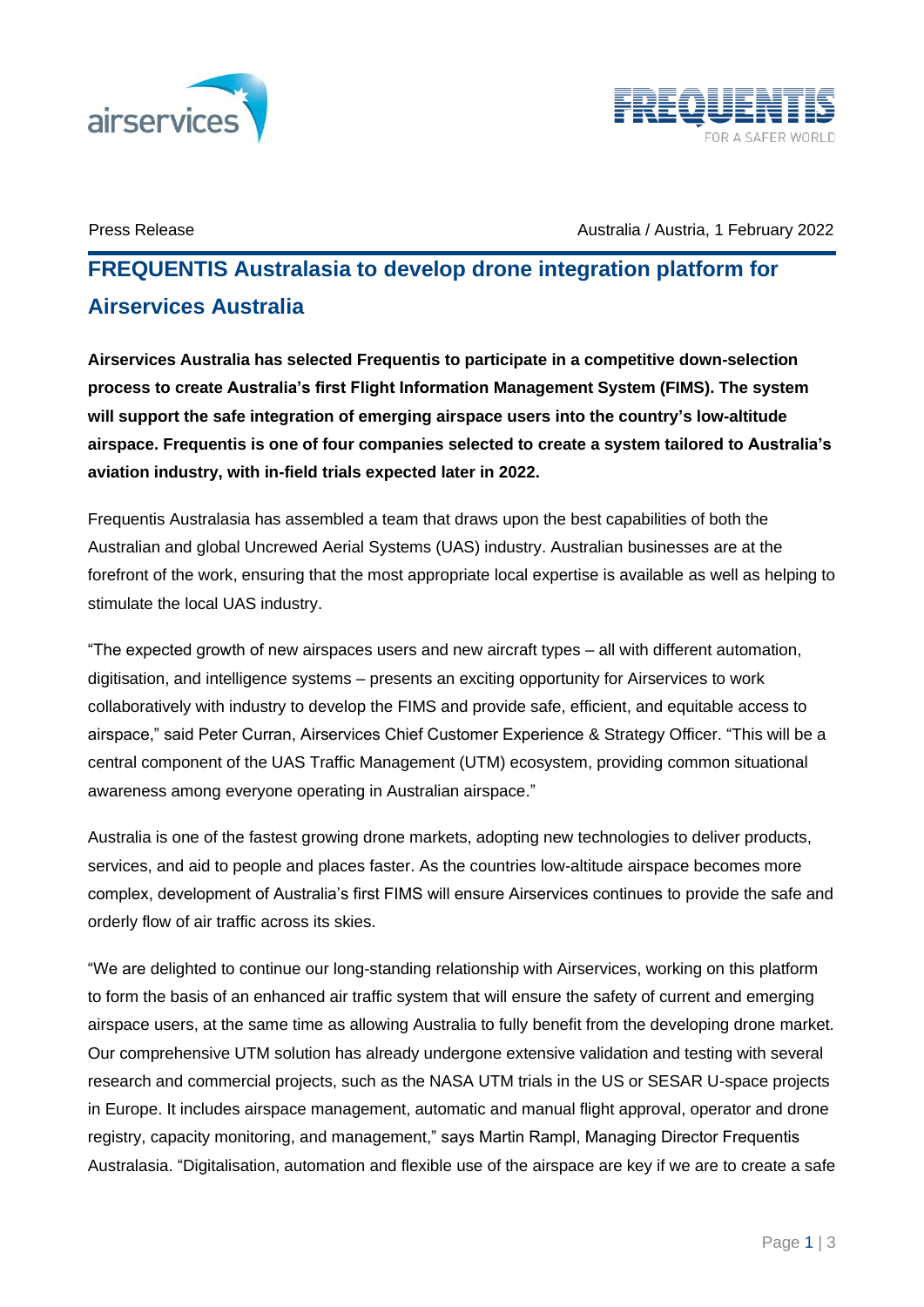

and interconnected sky fit for air taxis and drones as well as traditional aircraft. We are committed to working with our customers on this goal."

Locally, Frequentis Australasia will work with FlyFreely, a highly respected Brisbane-based UAS Service Supplier (USS) as well as a team of researchers from the Industrial AI research centre at the University of South Australia (Uni SA) who will expand the FIMS platform modelling and functionality with AI capability. Finally, we will complement the capabilities of our local partners by drawing on the strengths of proven international partners, Aviamaps from Finland and Droneradar from Poland, that bring a wealth of highly relevant experience and expertise to our team.

Frequentis Australasia was established in 2004 to meet the expanding needs of the Australian Air Traffic Management, Defence and Public Transport markets, as well as those of New Zealand, Papua New Guinea, Fiji, and the South Pacific Islands. It supports its regional customers from its offices in Brisbane, Melbourne, Sydney, and Perth and employs more than 120 highly-skilled domain experts and engineers in Australia. Frequentis Australasia is also part of the OneSKY program for Airservices Australia and the Department of Defence, as a sub-contractor to Thales, supplying its end-to-end Internet Protocol (IP) Voice Communications System (VCS) and Airfield Management systems (AFM).

## **About Airservices**

Airservices Australia is a government-owned organisation responsible for the safe and efficient management of 11% of the world's airspace and the provision of aviation rescue fire-fighting services at Australia's busiest airports. Airservices connects people with their world safely – linking family and friends, generating economic activity, creating jobs and facilitating trade and tourism.

For more information visit: [www.airservicesaustralia.com,](http://www.airservicesaustralia.com/) Tel: 1300 619 341, [media@airservicesaustralia.com](mailto:media@airservicesaustralia.com) 

## **About the Airservices Flight Information Management System**

The Airservices Flight Information Management System, or FIMS, is a foundational digital capability that underpins the future of unified air traffic in Australia. It is the technology backbone, operated by Airservices, that provides a range of digital services to approved service suppliers who support drone operators and other new airspace users.

FIMS provides a core capability to access trusted data, digital rules, and operational requirements, designed with airspace safety in mind. FIMS links with Airservices' existing air traffic management system to ensure crewed and uncrewed flights can operate safely together in Australian airspace.

FIMS is a central component of the Australian Government's National Emerging Aviation Technologies (NEAT) policy to enable Australian businesses and industries to adopt and integrate emerging aviation technologies.

## **About FREQUENTIS**

Frequentis, headquartered in Vienna, is a global supplier of communication and information systems for control centres with safety-critical tasks. Such 'control centre solutions' are developed and marketed by Frequentis in the business sectors Air Traffic Management (civil and military air traffic control, air defence) and Public Safety & Transport (police, fire brigade, ambulance services, shipping, railways). As a global player, Frequentis operates a worldwide network of branches, subsidiaries, and local representatives in more than 50 countries. Products and solutions from Frequentis can be found in over 40,000 operator working positions and in more than 150 countries.

Founded in 1947, Frequentis considers itself to be the global market leader in voice communication systems for air traffic control with a market share of around 30%. In addition, the Frequentis Group's AIM (aeronautical information management) and AMHS (aeronautical message handling) systems, as well as GSM-R dispatcher working positions for Public Transport are industry leading solutions.